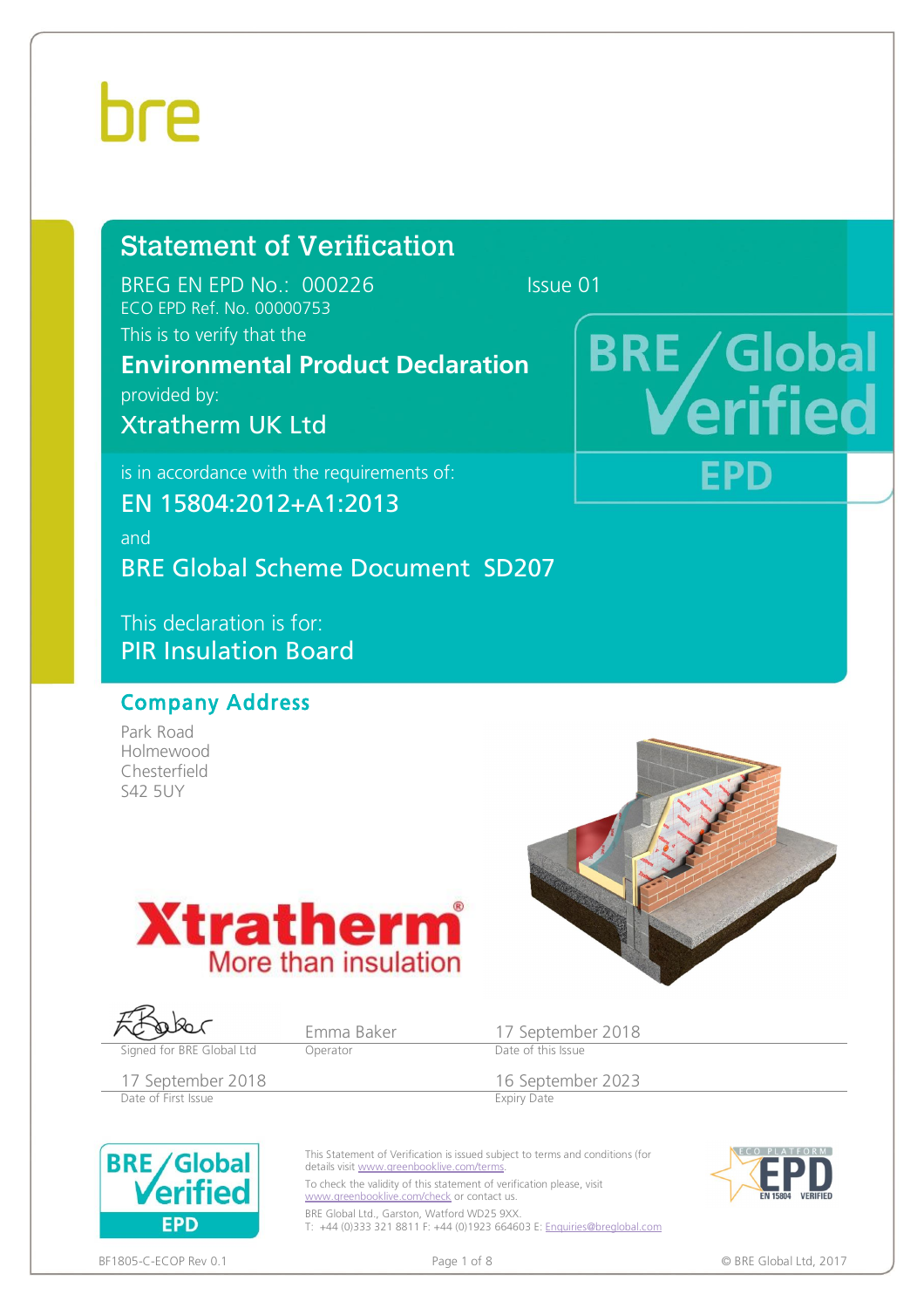# **Environmental Product Declaration**

# **EPD Number: 000226**

# **General Information**

| <b>EPD Programme Operator</b>                                                                  | <b>Applicable Product Category Rules</b>                                                                                                                                                                                                                                                                                                      |  |  |  |  |  |  |
|------------------------------------------------------------------------------------------------|-----------------------------------------------------------------------------------------------------------------------------------------------------------------------------------------------------------------------------------------------------------------------------------------------------------------------------------------------|--|--|--|--|--|--|
| <b>BRE Global</b><br>Watford, Herts<br><b>WD25 9XX</b><br>United Kingdom                       | BRE Environmental Profiles 2013 Product Category Rules<br>for Type III environmental product declaration of construction<br>products to EN 15804:2012+A1:2013                                                                                                                                                                                 |  |  |  |  |  |  |
| <b>Commissioner of LCA study</b>                                                               | <b>LCA consultant/Tool</b>                                                                                                                                                                                                                                                                                                                    |  |  |  |  |  |  |
| Xtratherm UK Ltd<br>Park Road<br>Holmewood<br>Chesterfield<br><b>S42 5UY</b><br>United Kingdom | BRE LINA v2.0                                                                                                                                                                                                                                                                                                                                 |  |  |  |  |  |  |
| <b>Declared/Functional Unit</b>                                                                | <b>Applicability/Coverage</b>                                                                                                                                                                                                                                                                                                                 |  |  |  |  |  |  |
| 1m <sup>2</sup> of faced PIR insulation product                                                | Manufacturer specific representative product                                                                                                                                                                                                                                                                                                  |  |  |  |  |  |  |
| <b>EPD Type</b>                                                                                | <b>Background database</b>                                                                                                                                                                                                                                                                                                                    |  |  |  |  |  |  |
| Cradle to Gate                                                                                 | ecoinvent v3.2                                                                                                                                                                                                                                                                                                                                |  |  |  |  |  |  |
|                                                                                                | <b>Demonstration of Verification</b>                                                                                                                                                                                                                                                                                                          |  |  |  |  |  |  |
|                                                                                                | CEN standard EN 15804 serves as the core PCR <sup>a</sup>                                                                                                                                                                                                                                                                                     |  |  |  |  |  |  |
| $\Box$ Internal                                                                                | Independent verification of the declaration and data according to EN ISO 14025:2010<br>$\boxtimes$ External                                                                                                                                                                                                                                   |  |  |  |  |  |  |
|                                                                                                | (Where appropriate b) Third party verifier:<br>Nigel Jones                                                                                                                                                                                                                                                                                    |  |  |  |  |  |  |
| a: Product category rules                                                                      | b: Optional for business-to-business communication; mandatory for business-to-consumer communication (see EN ISO 14025:2010, 9.4)                                                                                                                                                                                                             |  |  |  |  |  |  |
| <b>Comparability</b>                                                                           |                                                                                                                                                                                                                                                                                                                                               |  |  |  |  |  |  |
|                                                                                                | Environmental product declarations from different programmes may not be comparable if not compliant with<br>EN 15804:2012+A1:2013. Comparability is further dependent on the specific product category rules, system boundaries<br>and allocations, and background data sources. See Clause 5.3 of EN 15804:2012+A1:2013 for further guidance |  |  |  |  |  |  |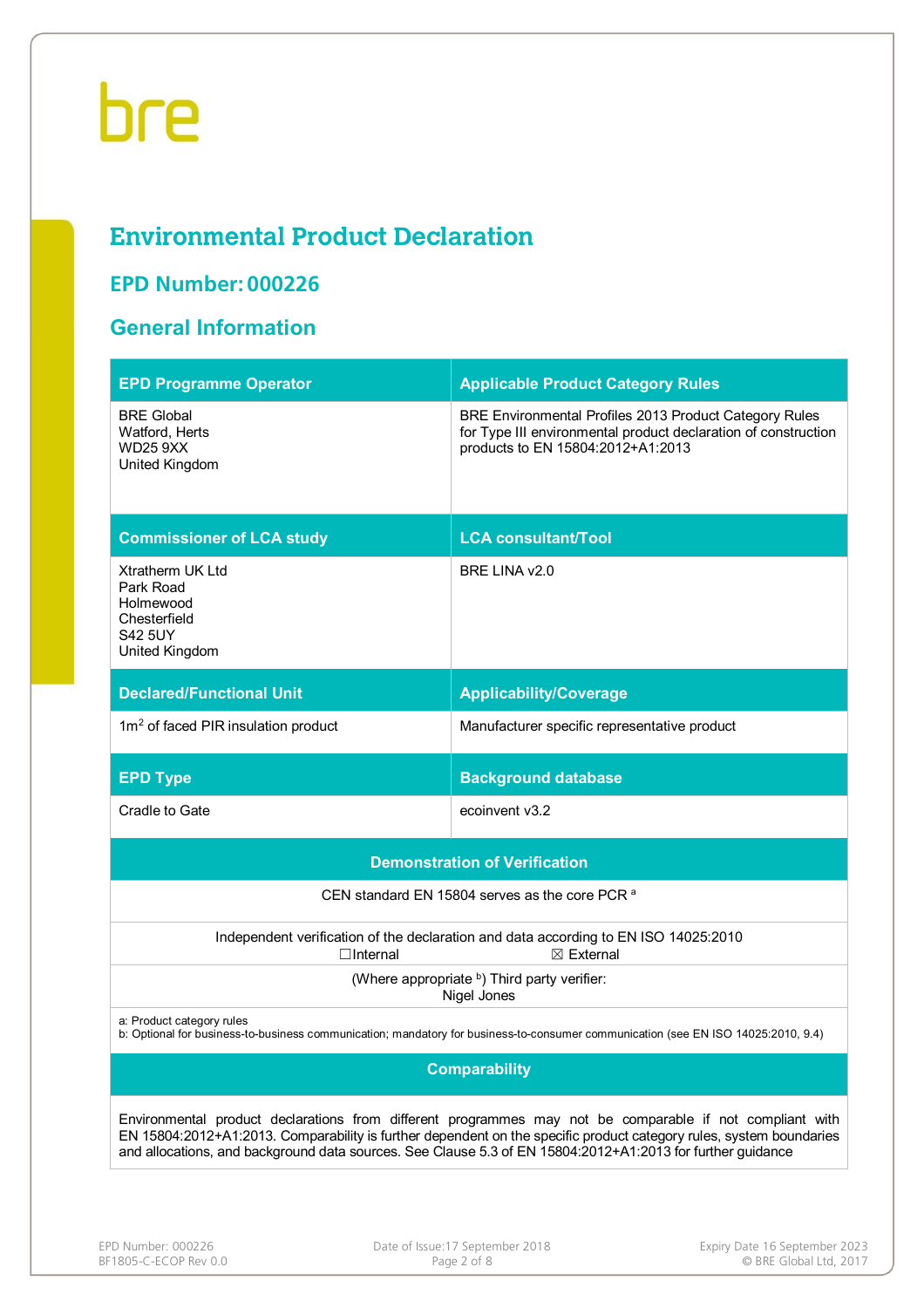### **Information modules covered**

| Construction               |                         |                |                      | Use stage                    |           |             |           |                                |               |                                   |                          |                              | <b>Benefits and</b><br>loads beyond |                     |                |  |                                                        |
|----------------------------|-------------------------|----------------|----------------------|------------------------------|-----------|-------------|-----------|--------------------------------|---------------|-----------------------------------|--------------------------|------------------------------|-------------------------------------|---------------------|----------------|--|--------------------------------------------------------|
|                            | Product                 |                |                      |                              |           |             |           | Related to the building fabric |               | <b>Related to</b><br>the building |                          | End-of-life                  |                                     |                     |                |  | the system<br>boundary                                 |
| A <sub>1</sub>             | A2                      | A <sub>3</sub> | A <sub>4</sub>       | A <sub>5</sub>               | <b>B1</b> | <b>B2</b>   | <b>B3</b> | <b>B4</b>                      | <b>B5</b>     | <b>B6</b>                         | <b>B7</b>                | C <sub>1</sub>               | C <sub>2</sub>                      | C <sub>3</sub>      | C <sub>4</sub> |  | D                                                      |
| supply<br>materials<br>Raw | Transport               | Manufacturing  | site<br>Transport to | Construction<br>Installation | 9se       | Maintenance | Repair    | Replacement                    | Refurbishment | energy<br>Operational<br>use      | Operational water<br>use | Deconstruction<br>demolition | Transport                           | processing<br>Waste | Disposal       |  | Recovery<br>Recycling<br>potential<br>Reuse,<br>and/or |
| ☑                          | $\overline{\mathsf{S}}$ | ☑              | Γ                    | $\Box$                       | □         | $\Box$      | $\Box$    | $\Box$                         | $\Box$        | $\Box$                            | $\Box$                   | Г                            | Г                                   | ⊏                   | П              |  | П                                                      |

Note: Ticks indicate the Information Modules declared.

### **Manufacturing sites**

Xtratherm's PIR insulation foam is made at two manufacturing sites:

Holmewood Industrial Park Park Road **Chesterfield Derbyshire** S42 5UY United Kingdom

Liscarton Industrial Estate Kells Road Navan Country Meath Ireland

# **Construction Product**

# **Product Description**

Xtratherm PIR foam is a polyisocyanate based insulation foam for use in solid insulation products. It is not sold as a foam alone, but is faced with a range of facers to create insulation boards, to be sold under the product range names of Xtratherm Thin-R, Thin-R Plus and Xtroliner. These are insulation products for use in a wide range of building applications including walling, cavity walls, roofing, framing, and solid and suspended flooring. The Xtratherm PIR insulation boards are made in a range of foam thicknesses (25 - 160mm) and using various combinations of different facers, to make the products listed in the table below:

| <b>Product range</b>           | <b>Product</b>                          |
|--------------------------------|-----------------------------------------|
| Thin-R Pitched Roof (XT / PR)  | Thin-R Flat Roof (FR / BGM)             |
| Thin-R Cavity Wall (XT / CW)   | Thin-R Plus Cavity Wall Plus (XT / CWP) |
| Thin-R Underfloor (XT / UF)    | Thin-R Plus Cavity Therm (CT / PIR)     |
| Thin-R Timber Frame (XT / TF)  | Thin-R Plus Cavity Therm Flex (CT/Flex) |
| Thin-R Hyfloor (XT / HYF)      | Xtroliner Cavity Wall (XO / CW)         |
| Thin-R Sarking (XT / SK)       | Xtroliner Floor (XO / UF)               |
| Thin-R Thermal Liner (XT / TL) | Xtroliner Framing Board (XO / FB)       |
| Thin-R Flat Roof (FR / ALU)    | Xtroliner Pitched Roof (XO / PR)        |
| Thin-R Flat Roof (FR / MG)     | Xtroliner Soffit (XO / ST)              |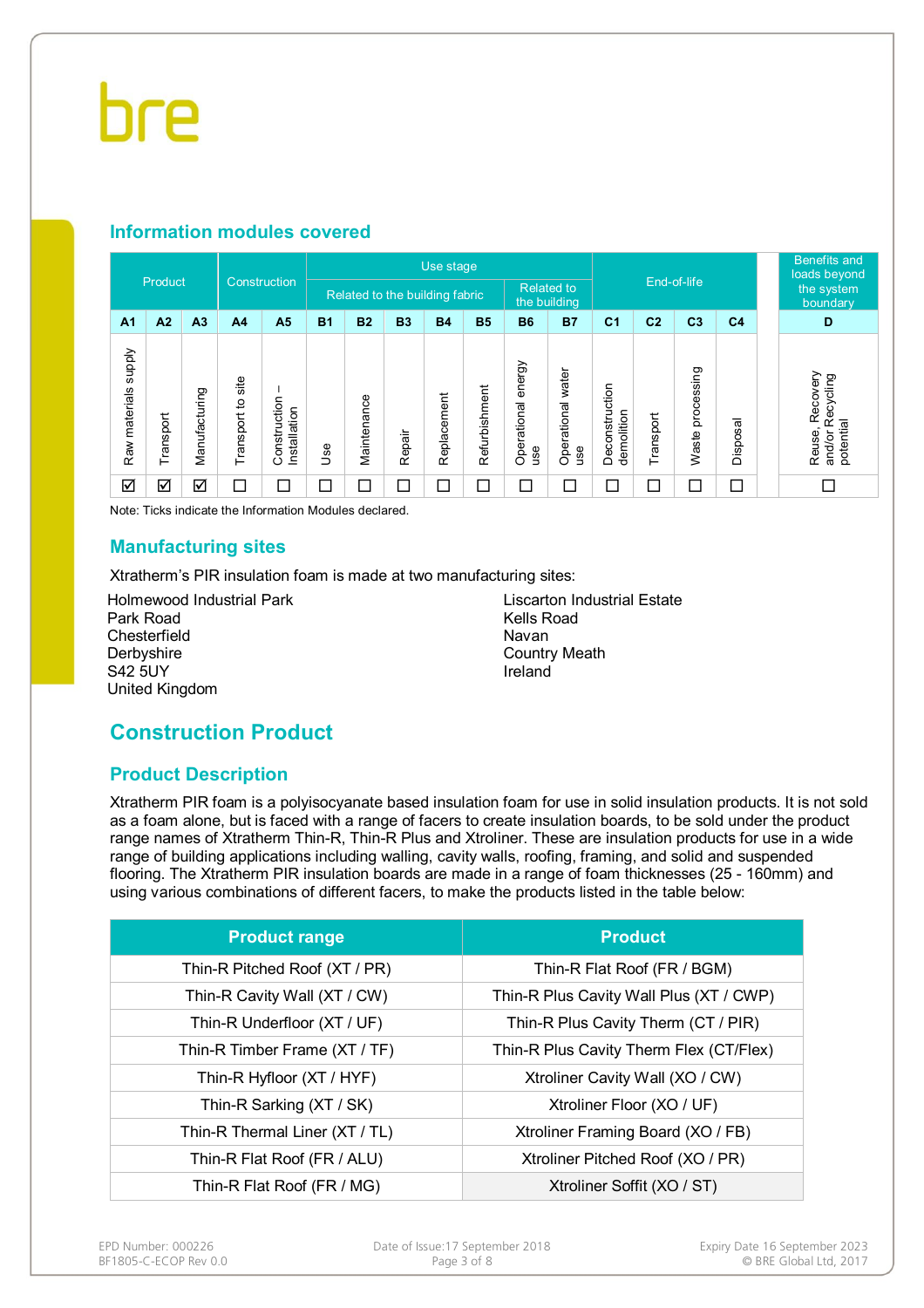NOTE: The LCA study modelled the highest thickness of foam sold within the products covered, of 160mm, plus facings (on both sides) of the facer type which was considered to be the worst in terms of its individual, per m<sup>2</sup>, LCA results. Therefore, the results for this product represent (for the majority of impact categories), the worst case scenario, and thus cover all products listed.

### **Technical Information**

Technical properties of the Xtratherm insulation boards vary depending on the product type. For properties of each product covered by this EPD, please see the Xtratherm's website: <http://www.xtratherm.com/products> The below information covers the basic technical properties covered by the representative product in this EPD and the products it represents:

| <b>Property</b>                 | <b>Value, Unit</b>   |
|---------------------------------|----------------------|
| Core thickness                  | $\leq 160$ mm        |
| Average density of foam         | 32 kg/ $m3$          |
| Thermal conductivity (EN 12667) | $0.021 - 0.022$ W/mK |

# **Main Product Contents**

The composition of  $1m^2$  of the representative Xtratherm PIR insulation product as modelled for this EPD is shown below:

| <b>Material/Chemical Input</b> | Mass (kg) |
|--------------------------------|-----------|
| Xtratherm PIR insulation foam  | 5.12      |
| Aluminium foil based facer     | 0.33      |

# **Manufacturing Process**

Raw materials for the PIR foam are measured out and then injected onto a selected lower facer on a conveyor belt. The exothermic reaction expands the foam, which then comes into contact with the selected upper facer. An automated process cures and cuts the product to the required size. Products are then packaged, and sent to customers or stored.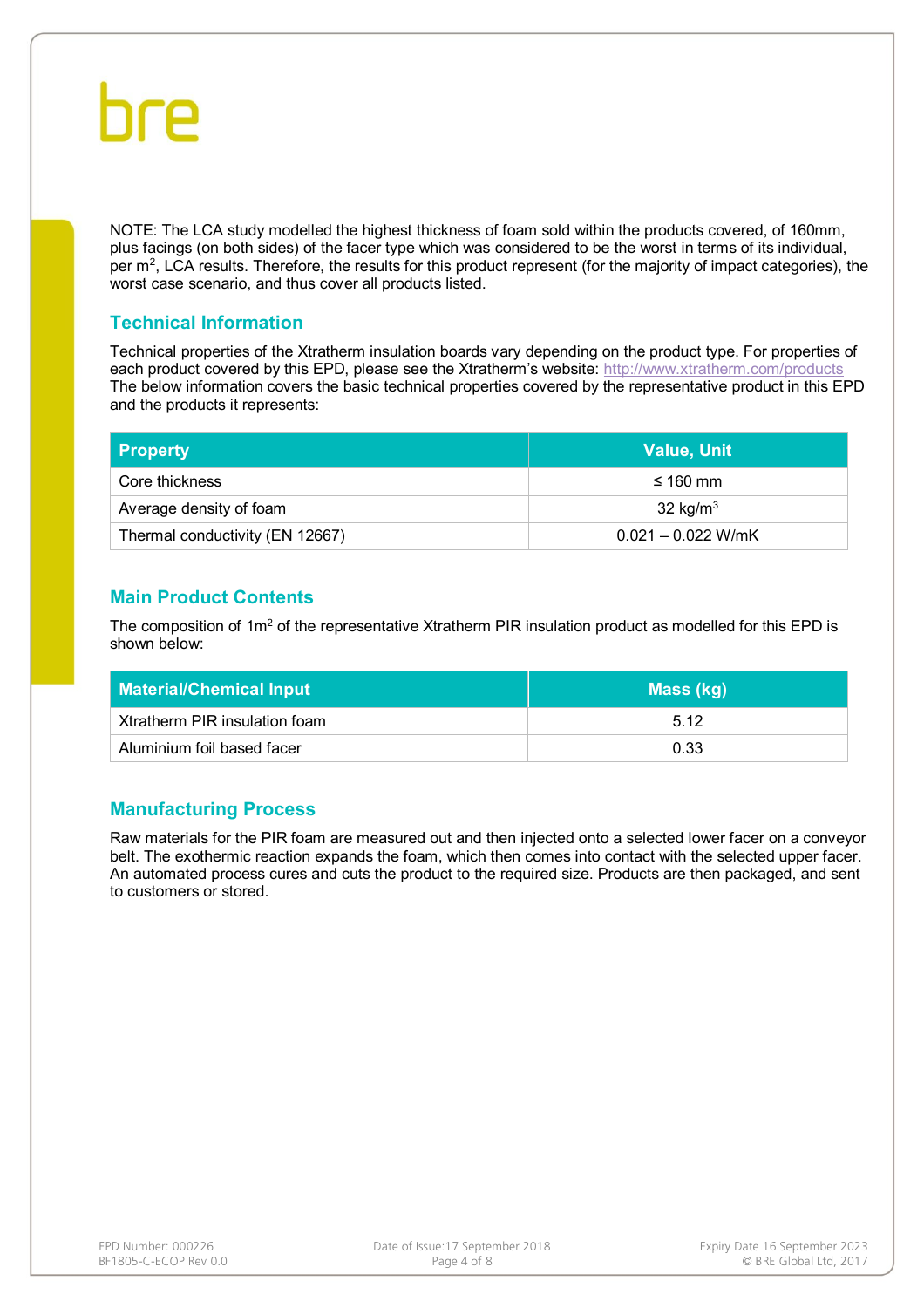# hre

# **Process flow diagram**



# **Life Cycle Assessment Calculation Rules**

# **Declared / Functional unit description**

1m<sup>2</sup> of Xtratherm PIR insulation product modelled to represent a product of 160 mm Xtratherm PIR insulation  $(32 \text{ kg/m}^3)$  faced on both sides with an aluminium foil based facer.

# **System boundary**

This is a cradle-to-gate EPD, reporting all production life cycle stages (modules A1 to A3) in accordance with EN 15804:2012+A1:2013.

### **Data sources, quality and allocation**

The supporting LCA study was carried out using BRE LINA v2.0 using manufacturer specific data provided by Xtratherm for the production period of the 12 months of 2016. Both the UK and Irish production sites' data was used to model the Xtratherm PIR foam and the weighted average (based on production output) was carried forwards to model the representative faced product.

Both Xtratherm sites produced other insulation products in addition to their PIR insulation products so allocation was applied to site wide values for energy, packaging, water, non-production waste, and wastewater, on a volume of foam production basis. No allocation of production waste was required as this is recorded for individual foam types. No allocation of raw material inputs was required as total site raw material usage for all PIR foam made over the production period was used.

Secondary data has been drawn from the BRE LINA database v2.0.31 and the background LCI datasets are based on ecoinvent v3.2.

| EPD Number: 000226    | Date of Issue:17 September 2018 | Expiry Date 16 September 2023 |
|-----------------------|---------------------------------|-------------------------------|
| BF1805-C-ECOP Rev 0.0 | Page 5 of 8                     | © BRE Global Ltd. 2017        |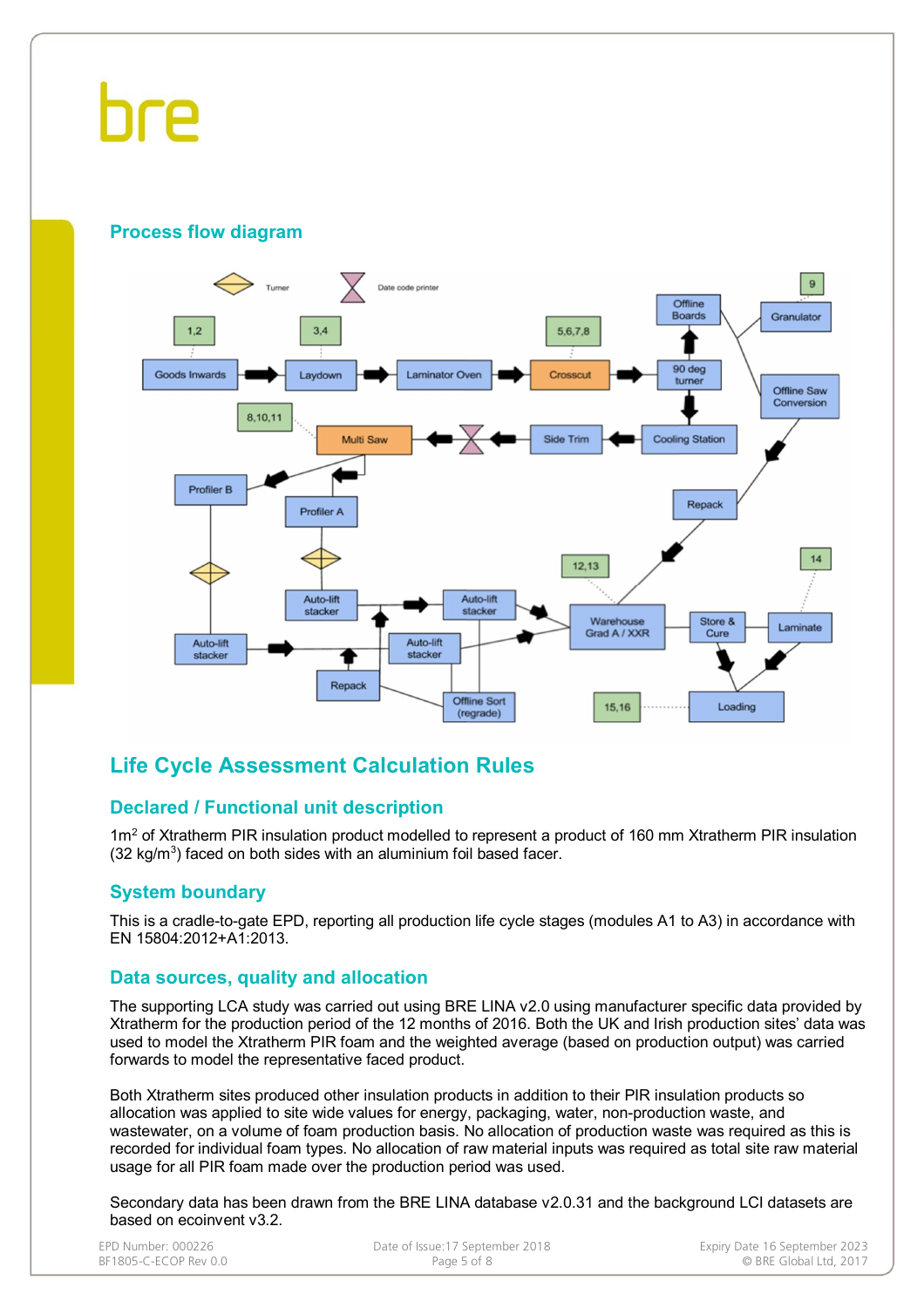# **Cut-off criteria**

No inputs or outputs have been excluded. All raw materials and packaging inputs, plus their transport, process and general energy and water use, production and non-production waste, and emissions to air have been included.

# **LCA Results**

Results per declared unit  $(1m^2)$  of the Xtratherm PIR representative insulation board, for the declared modules can be found in the following tables.

(MND = module not declared; MNR = module not relevant; INA = indicator not assessed; AGG = aggregated)

#### **Parameters describing environmental impacts**

|               | . .                          |                     |                              |                        |                                           |                 |                                |            |     |
|---------------|------------------------------|---------------------|------------------------------|------------------------|-------------------------------------------|-----------------|--------------------------------|------------|-----|
|               | <b>GWP</b>                   | <b>ODP</b>          | AP                           | EP                     | <b>POCP</b>                               | <b>ADPE</b>     | <b>ADPF</b>                    |            |     |
|               | kg CO <sub>2</sub><br>equiv. | kg CFC 11<br>equiv. | kg SO <sub>2</sub><br>equiv. | $kg (PO4)3-$<br>equiv. | kgC <sub>2</sub> H <sub>4</sub><br>equiv. | kg Sb<br>equiv. | MJ, net<br>calorific<br>value. |            |     |
| Product stage | Raw material<br>supply       | A <sub>1</sub>      | <b>AGG</b>                   | AGG                    | <b>AGG</b>                                | <b>AGG</b>      | <b>AGG</b>                     | <b>AGG</b> | AGG |
|               | Transport                    | A <sub>2</sub>      | <b>AGG</b>                   | AGG                    | <b>AGG</b>                                | AGG             | <b>AGG</b>                     | <b>AGG</b> | AGG |
|               | Manufacturing                | A <sub>3</sub>      | <b>AGG</b>                   | <b>AGG</b>             | <b>AGG</b>                                | <b>AGG</b>      | <b>AGG</b>                     | <b>AGG</b> | AGG |
|               | Total (of product<br>stage)  | $A1-3$              | 27.1                         | 5.94e-7                | 0.130                                     | 0.0244          | 0.0168                         | 8.70e-5    | 518 |

GWP = Global Warming Potential;

ODP = Ozone Depletion Potential;

AP = Acidification Potential for Soil and Water;

EP = Eutrophication Potential;

#### POCP = Formation potential of tropospheric Ozone; ADPE = Abiotic Depletion Potential – Elements; ADPF = Abiotic Depletion Potential – Fossil Fuels.

#### **Parameters describing resource use, primary energy**

|               |                             |                | <b>PERE</b> | <b>PERM</b> | <b>PERT</b> | <b>PENRE</b> | <b>PENRM</b> | <b>PENRT</b> |
|---------------|-----------------------------|----------------|-------------|-------------|-------------|--------------|--------------|--------------|
|               |                             |                | <b>MJ</b>   | <b>MJ</b>   | <b>MJ</b>   | <b>MJ</b>    | <b>MJ</b>    | <b>MJ</b>    |
|               | Raw material<br>supply      | A <sub>1</sub> | AGG         | AGG         | AGG         | <b>AGG</b>   | <b>AGG</b>   | <b>AGG</b>   |
|               | Transport                   | A2             | AGG         | AGG         | AGG         | <b>AGG</b>   | <b>AGG</b>   | <b>AGG</b>   |
| Product stage | Manufacturing               | A <sub>3</sub> | AGG         | AGG         | AGG         | <b>AGG</b>   | <b>AGG</b>   | <b>AGG</b>   |
|               | Total (of product<br>stage) | $A1-3$         | 18.5        | 0.0574      | 18.6        | 545          | 0            | 545          |

PERE = Use of renewable primary energy excluding renewable primary energy used as raw materials;

PERM = Use of renewable primary energy resources used as raw materials;

PERT = Total use of renewable primary energy resources;

PENRE = Use of non-renewable primary energy excluding nonrenewable primary energy resources used as raw materials; PENRM = Use of non-renewable primary energy resources used as raw materials;

PENRT = Total use of non-renewable primary energy resource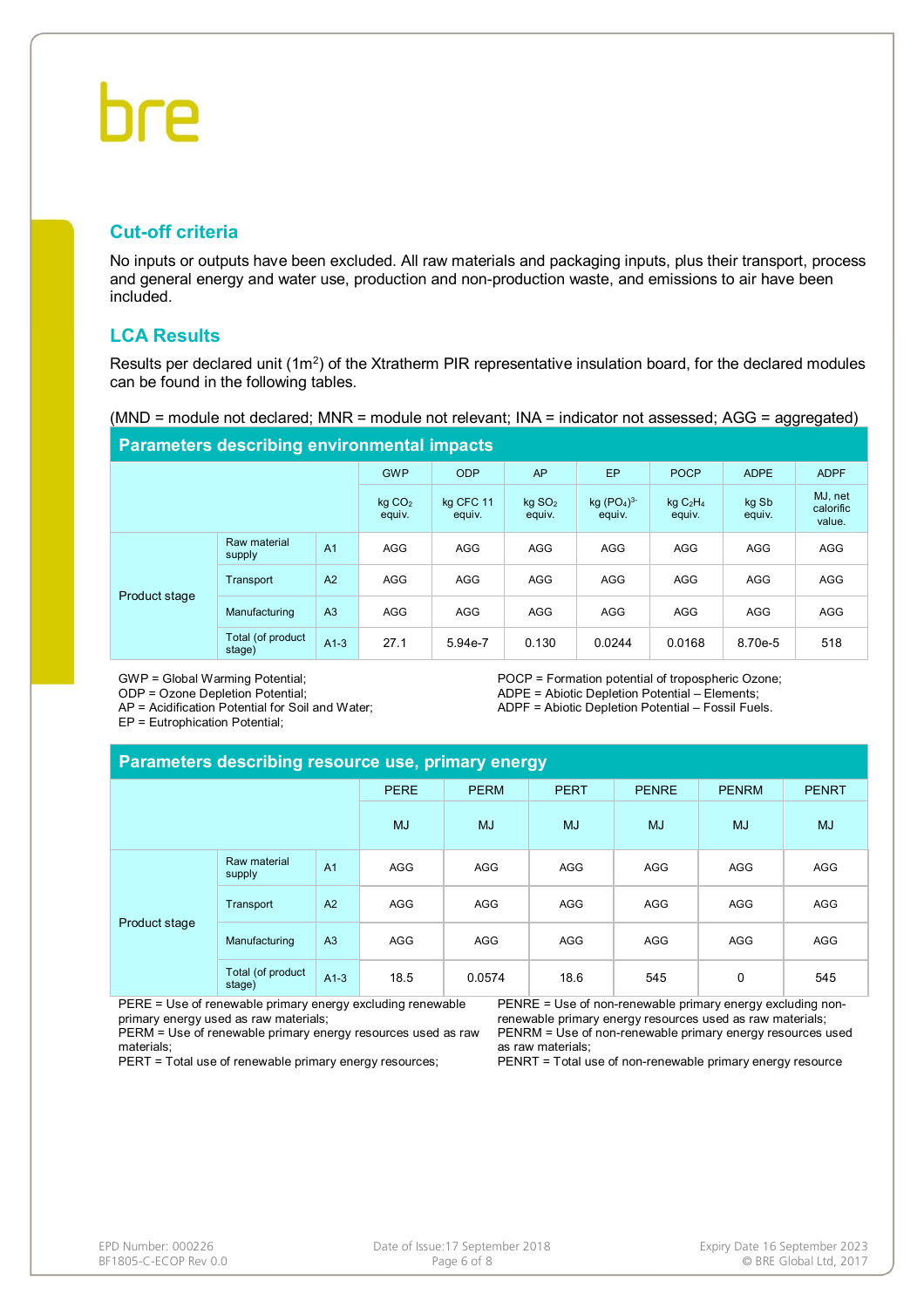# **LCA Results (continued)**

#### **Parameters describing resource use, secondary materials and fuels, use of water**

|               |                             |                | <b>SM</b>  | <b>RSF</b>                       | <b>NRSF</b>                      | <b>FW</b>      |
|---------------|-----------------------------|----------------|------------|----------------------------------|----------------------------------|----------------|
|               |                             |                | kg         | <b>MJ</b><br>net calorific value | <b>MJ</b><br>net calorific value | m <sup>3</sup> |
|               | Raw material<br>supply      | A <sub>1</sub> | <b>AGG</b> | AGG                              | AGG                              | AGG            |
|               | Transport                   | A2             | AGG        | AGG                              | AGG                              | AGG            |
| Product stage | Manufacturing               | A3             | <b>AGG</b> | AGG                              | AGG                              | <b>AGG</b>     |
|               | Total (of product<br>stage) | $A1-3$         | 0          | 0                                | 0                                | 0.619          |

SM = Use of secondary material;

RSF = Use of renewable secondary fuels;

NRSF = Use of non-renewable secondary fuels; FW = Net use of fresh water.

#### **Other environmental information describing waste categories**

|               |                             |                | <b>HWD</b><br><b>NHWD</b> |       | <b>RWD</b> |
|---------------|-----------------------------|----------------|---------------------------|-------|------------|
|               |                             |                | kg                        | kg    | kg         |
|               | Raw material<br>supply      | A <sub>1</sub> | AGG                       | AGG   | AGG        |
|               | Transport                   | A2             | AGG                       | AGG   | AGG        |
| Product stage | Manufacturing               | A3             | AGG                       | AGG   | AGG        |
|               | Total (of<br>product stage) | $A1-3$         | 1.05                      | 0.445 | 2.28e-4    |

HWD = Hazardous waste disposed;

NHWD = Non-hazardous waste disposed;

RWD = Radioactive waste disposed.

| Other environmental information describing output flows - at end of life |                             |                |            |            |            |                          |  |  |  |
|--------------------------------------------------------------------------|-----------------------------|----------------|------------|------------|------------|--------------------------|--|--|--|
|                                                                          |                             |                | <b>CRU</b> | <b>MFR</b> | <b>MER</b> | EE.                      |  |  |  |
|                                                                          |                             |                | kg         | kg         | kg         | MJ per energy<br>carrier |  |  |  |
| Product stage                                                            | Raw material<br>supply      | A <sub>1</sub> | <b>AGG</b> | <b>AGG</b> | <b>AGG</b> | <b>AGG</b>               |  |  |  |
|                                                                          | Transport                   | A2             | <b>AGG</b> | <b>AGG</b> | <b>AGG</b> | AGG                      |  |  |  |
|                                                                          | Manufacturing               | A <sub>3</sub> | <b>AGG</b> | <b>AGG</b> | <b>AGG</b> | <b>AGG</b>               |  |  |  |
|                                                                          | Total (of product<br>stage) | $A1-3$         | 0          | 0.0349     | 0.228      | 0                        |  |  |  |

CRU = Components for reuse; MFR = Materials for recycling;

MER = Materials for energy recovery; EE = Exported energy.